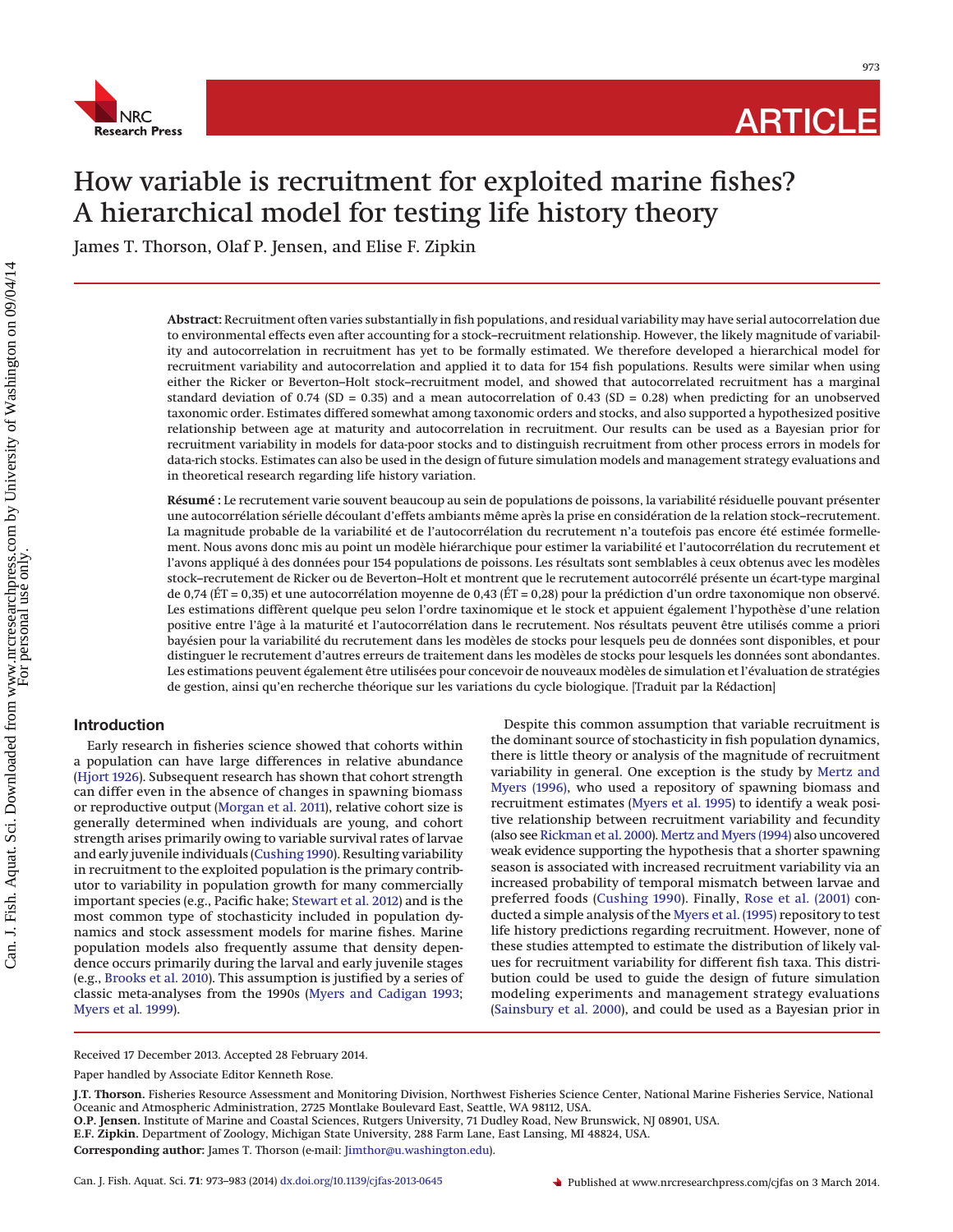population dynamic and stock assessment models [\(Hilborn and](#page-9-13) [Liermann 1998;](#page-9-13) [Thorson et al. 2014](#page-9-14)*a*).

Additionally, concern over the impacts of natural and anthropogenic climate change has resulted in renewed interest in estimating changes in productivity and (or) recruitment in fish populations over time. There are well-studied examples (e.g., [Wayte 2013;](#page-10-0) [Szuwalski](#page-9-15) [and Punt 2013\)](#page-9-15) and meta-analytic results [\(Vert-pre et al. 2013\)](#page-10-1) showing that mean recruitment or productivity may change drastically even in the absence of a change in spawning biomass. Changes in recruitment, and thus productivity, may explain delayed rebuilding for some overexploited fishes [\(Hutchings 2000;](#page-9-16) [Neubauer et al.](#page-9-17) [2013\)](#page-9-17). Changes in recruitment are in some cases associated with measurable environmental characteristics [\(Schirripa and Colbert](#page-9-18) [2006\)](#page-9-18), although most biological mechanisms for changes in recruitment involve several environmental factors simultaneously [\(Bailey et al. 2005\)](#page-8-0) and hence are harder to predict using simple models of measured environmental factors. Perhaps for this reason hypothesized relationships between recruitment and the marine environment have tended to lose predictive power over time [\(Myers 1998\)](#page-9-19).

Given the difficulties in identifying relationships between measurable environmental factors and fish recruitment that (*i*) improve prediction and (*ii*) are stable over time, analysts may instead choose to model changes in mean recruitment over time using nonparametric time series methods. One nonparametric model for time-varying parameters is autoregression. Autoregressive models estimate the correlation between residual errors in adjacent time periods  $(\rho)$ , and autoregressive models reduce to either a conventional "white-noise" (uncorrelated) error when  $\rho$  = 0 or a random walk when  $\rho$  = 1. Thus, autoregressive models for recruitment provide a generic approach to including recruitment variability that changes over time over short (uncorrelated) to long (strongly correlated) time scales. Autoregressive models also avoid specifying any environmental relationship a priori, hence avoiding the risk of overfitting to transient environmental relationships. Mechanistically, autocorrelation in recruitment can arise when larval survival is driven by an oceanographic variable that is itself autocorrelated (e.g., Ekman transport for sablefish [\(Schirripa](#page-9-18) [and Colbert 2006\)](#page-9-18) or temperature for Norwegian spring-spawning herring [\(Fiksen and Slotte 2002\)](#page-9-20)) or when predation on prerecruits varies owing to changes in predator densities [\(Walters and Kitchell](#page-10-2) [2001\)](#page-10-2); autocorrelation may also capture unmodeled changes in spawning output due to maternal effects [\(Brunel 2010\)](#page-9-21). Autocorrelated recruitment models are likely to be useful when interpreting the relative importance of different data streams and model assumptions (similar to the argument in [Deriso et al. \(2007\)](#page-9-22) regarding other model components), and can also inform shortterm projections of recruitment based on recent recruitment estimates.

We therefore developed a hierarchical model for variability and autocorrelation in recruitment and applied it to recruitment and spawning biomass estimates for 154 populations in an updated version of the [Myers et al. \(1995\)](#page-9-8) stock–recruitment repository. This model treats all species as having parametric variability (sensu [Osenberg et al. 1999\)](#page-9-23) around a mean value for recruitment variability and autocorrelation that is shared among all stocks within a given taxonomic order. We include taxonomic order because some orders (e.g., Salmoniformes) have radically different life histories that are likely to result in different variance and autocorrelation in recruitment. Taxonomic orders are in turn estimated as having a mean recruitment variability and autocorrelation that varies around a mean value for all marine fish orders. This hierarchical approach to meta-analysis allows us to also develop general Bayesian priors for recruitment variability for taxonomic orders that were not included in our dataset.

# **Methods**

#### **Data availability**

We used the most recently updated version of the [Myers et al.](#page-9-8) [\(1995\)](#page-9-8) repository, which compiled spawning biomass and recruitment estimates for several hundred species worldwide, generally using sequential population analysis (SPA). SPA is a family of algorithms for reconstructing abundance at age from catch-at-age and abundance index data, and includes virtual population analysis and cohort analysis. Critically for our purposes, SPA makes few assumptions about fishery selectivity other than that catch at age is known without error. It is more appropriate for metaanalyses of recruitment variability than analyzing recruitment estimates from statistical catch-at-age (SCA) models, because it avoids serial correlations induced whenever a parametric stock– recruitment or selectivity model is specified a priori. It also avoids penalizing recruitment estimates towards a prespecified stock– recruitment relationship as is often done in forward projection models, such as those compiled in the RAM Legacy Stock Assessment Database [\(Ricard et al. 2012\)](#page-9-24). While others have found that results of stock–recruitment meta-analyses are only weakly influenced by inclusion of data from SCA models [\(Keith and Hutchings](#page-9-25) [2012\)](#page-9-25), recruitment variability is likely to be more sensitive, and we reduced the influence of model assumptions by concentrating on recruitment data from SPA models. In addition, we only analyzed data for stocks with more than 20 observations of spawning biomass and recruitment and excluded stocks of pink salmon, which generally have two demographically distinct populations composing each time series. There were 154 stocks from seven taxonomic orders that met these criteria.

#### **Recruitment modelling**

We estimate parameters for a hierarchical model that explicitly includes both within-stock variability in relative cohort strength (experimental variation) and between-stock variability in the parameters describing the magnitude of autocorrelation and variability (parametric variation; [Osenberg et al. 1999;](#page-9-23) [Thorson et al.](#page-9-14) [2014](#page-9-14)*a*). Standard deviation estimates from a small number of observations will often result in large imprecision. However, hierarchical models generally improve estimation precision when sampling units are exchangeable [\(Gelman and Hill 2007\)](#page-9-26), and thus we used a hierarchical model for this task. Specifically, we assumed that recruitment follows either the Ricker model [\(eq. 1\)](#page-1-0) or the Beverton–Holt model [\(eq. 2\)](#page-1-1) as a function of spawning biomass

<span id="page-1-0"></span>(1) 
$$
\hat{R}_{i,t} = \alpha_i S_{i,t} e^{-\beta_i S_{i,t}}
$$
  
(2) 
$$
\hat{R}_{i,t} = \frac{\alpha_i S_{i,t}}{1 + \beta_i S_{i,t}}
$$

<span id="page-1-1"></span>where  $\hat{R}_{i,t}$  is the estimated recruitment arising from spawning biomass  $S_{i,t}$  for stock *i* in year *t*,  $\alpha_i$  represents recruits per unit of spawning biomass as biomass approaches zero, and  $\beta_i$  represents the strength of density dependence per unit spawning biomass for stock *i* (see [Table 1](#page-2-0) for a definition of all mathematical symbols). Recruitment is commonly assumed to have stochastic variability that follows a log-normal distribution, and hence working in log space is computationally easier:

(3) 
$$
\hat{L}_{i,t} = \ln(\alpha_i) - \beta_i S_{i,t} \n\hat{L}_{i,t} = \ln(\alpha_i) - \ln(1 + \beta_i S_{i,t})
$$

where  $\hat{L}_t$  is the expected log-recruits per unit of spawning biomass for the Ricker and Beverton–Holt models, respectively.

We also include a first-order autocorrelation model for residuals: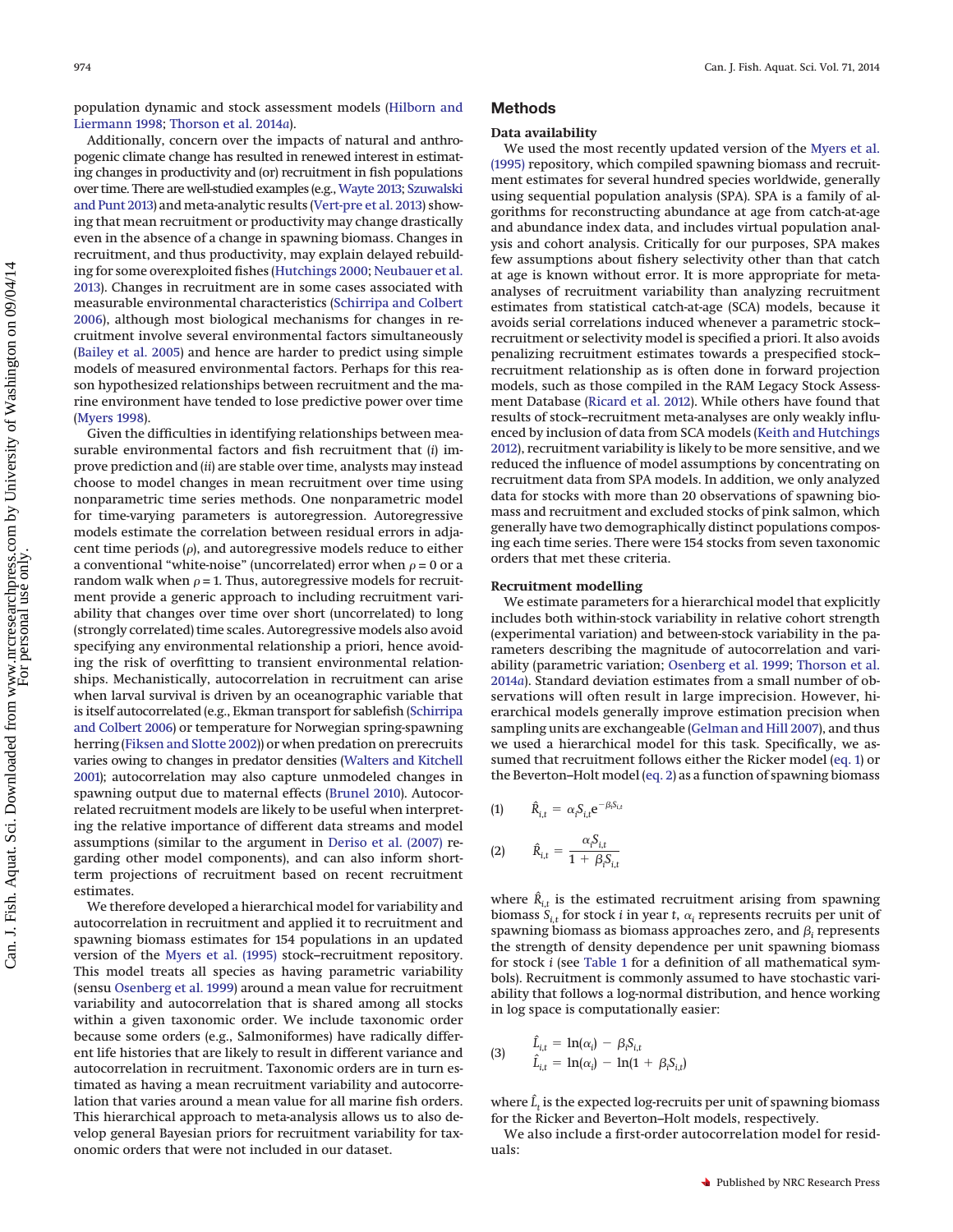<span id="page-2-0"></span>**Table 1.** List of symbols along with their definitions and type.

| Symbol              | Definition                                                                                                  | Type      |
|---------------------|-------------------------------------------------------------------------------------------------------------|-----------|
| $R_{i,t}$           | Recruitment for stock <i>i</i> in year <i>t</i>                                                             | Data      |
| $S_{i,t}$           | Spawning biomass for stock $i$ in year $t$                                                                  | Data      |
| $L_{i,t}$           | Log-recruits per spawning biomass for stock i in year t                                                     | Data      |
| $S_{(\min)i}$       | Minimum observed spawning biomass for stock i                                                               | Data      |
| $S_{(\max)i}$       | Maximum observed spawning biomass for stock i                                                               | Data      |
| $a_i$               | Life history covariate for stock i                                                                          | Data      |
| $O_i$               | Taxonomic order                                                                                             |           |
| J                   | Number of taxonomic orders                                                                                  | Data      |
| $\varepsilon_{i,t}$ | Residual error in recruitment (in log space) for stock <i>i</i> in year <i>t</i>                            | Derived   |
| $\delta_{i,t}$      | Uncorrelated residual error in recruitment (log space) for stock i<br>in year $t$                           | Derived   |
| $\hat{R}_{i,t}$     | Estimated recruitment for stock i in year t                                                                 |           |
| $\hat{L}_{i,t}$     | Estimated log-recruits per spawning biomass for stock i in year t                                           | Derived   |
| $R_{(\min)i}$       | Estimated median recruitment at $S_{(\mathrm{min})i}$ for stock $i$                                         | Derived   |
| $S_{(S)i}$          | Shape parameter for expected standard deviation of residual<br>error for stock i                            | Derived   |
| $r_{(S)i}$          | Rate parameter for expected standard deviation of residual<br>error for stock i                             | Derived   |
| $s_{(O)j}$          | Shape parameter for expected standard deviation of residual<br>error for order <i>i</i>                     | Derived   |
| $r_{(O)j}$          | Rate parameter for expected standard deviation of residual<br>error for order j                             | Derived   |
| $\alpha_i$          | Maximum recruits per spawning biomass for stock i                                                           | Parameter |
| $\beta_i$           | Strength of density dependence per spawning biomass for<br>stock i                                          | Parameter |
| $R_{(\max)i}$       | Median expected recruitment occurring at $S_{(max)i}$ for stock <i>i</i>                                    | Parameter |
| $\Psi_i$            | Median expected proportion of $R_{(\mathrm{max})i}$ occurring at $S_{(\mathrm{min})i}$ for<br>stock i       | Parameter |
| $\sigma_i$          | Standard deviation residual errors in recruitment (in log space)<br>for stock i                             | Parameter |
| $\rho_i$            | Autocorrelation in recruitment residuals (in log space) for<br>stock i                                      | Parameter |
| $\mu_{(S\sigma)j}$  | Expected standard deviation of residual error for order <i>i</i>                                            | Parameter |
| $\nu_{(S\sigma)}$   | Coefficient of variation of within-order variation in standard<br>deviation of residual errors              | Parameter |
| $\mu_{(O\sigma)}$   | Expected standard deviation of residual error for all orders                                                | Parameter |
| $\nu_{(S\sigma)}$   | Coefficient of variation of among-order variation in standard<br>deviation of residual errors               | Parameter |
| $\mu_{(S\rho)j}$    | Central value for distribution of autocorrelations within order $j$                                         | Parameter |
| $\tau_{(S\rho)}$    | Standard deviation for truncated normal distribution of<br>autocorrelations within a given taxonomic orders | Parameter |
| $\mu_{(O\rho)}$     | Central value for distribution of autocorrelations for all orders                                           | Parameter |
| $\tau_{(O\rho)}$    | Standard deviation for truncated normal distribution of                                                     | Parameter |
|                     | autocorrelations among taxonomic orders                                                                     |           |
| $\lambda_{\sigma}$  | Effect of life history covariate on expected standard deviation of<br>residual errors                       | Parameter |
| $\lambda_{\rho}$    | Effect of life history covariate on expected autocorrelation of<br>residual errors                          | Parameter |
| t                   | Year                                                                                                        | Index     |
| i                   | Stock                                                                                                       | Index     |
| i                   | Taxonomic order                                                                                             | Index     |

**Note:** Values are classified into the following categories: Data, numerical quantity; Derived, derived quantity; Parameter, a parameter or hyperparameter (i.e., that requires a Bayesian prior); Index, a bookkeeping index.

$$
(4) \qquad \varepsilon_{i,t} = \rho_i \varepsilon_{i,t-1} + \sqrt{1 - \rho_i^2} \delta_{i,t}
$$

where  $\rho_i$  is a coefficient representing first-order autocorrelation for stock *i*,  $\varepsilon_{i,t}$  and  $\varepsilon_{i,t-1}$  are observed residuals around the stock– recruitment curve (in log space) in years *t* and *t* – 1, respectively, and  $\delta_{i,t}$  is a normally distributed random variable representing uncorrelated errors (innovations) for stock *i* in year *t*. We do not explore higher-order autocorrelation, although a plausible order for autocorrelation in single-species models could be selected via model fit or based on the characteristics of environmental time series in a given region. First-order autocorrelated errors yield the

following estimation equations [\(Davidson and MacKinnon 2003,](#page-9-27) p. 286):

(5) 
$$
L_{i,t} = \begin{cases} \hat{L}_{i,t} + \rho_i (L_{i,t-1} - \hat{L}_{i,t-1}) + \sqrt{1 - \rho_i^2} \delta_{i,t} & \text{for } t > 1 \\ \hat{L}_{i,t} + \delta_{i,t} & \text{for } t = 1 \end{cases}
$$

where the second equation (for when *t =* 1) is necessary because, at the beginning of the time series for a given stock, there is no previous observation to compute the residual  $\rho_i(L_{i,t-1} - \hat{L}_{i,t-1})$ . For this first observation, stochastic errors have variance equal to the stationary (marginal) variance of the autocorrelated series (i.e.,  $\sigma_i^2$ ),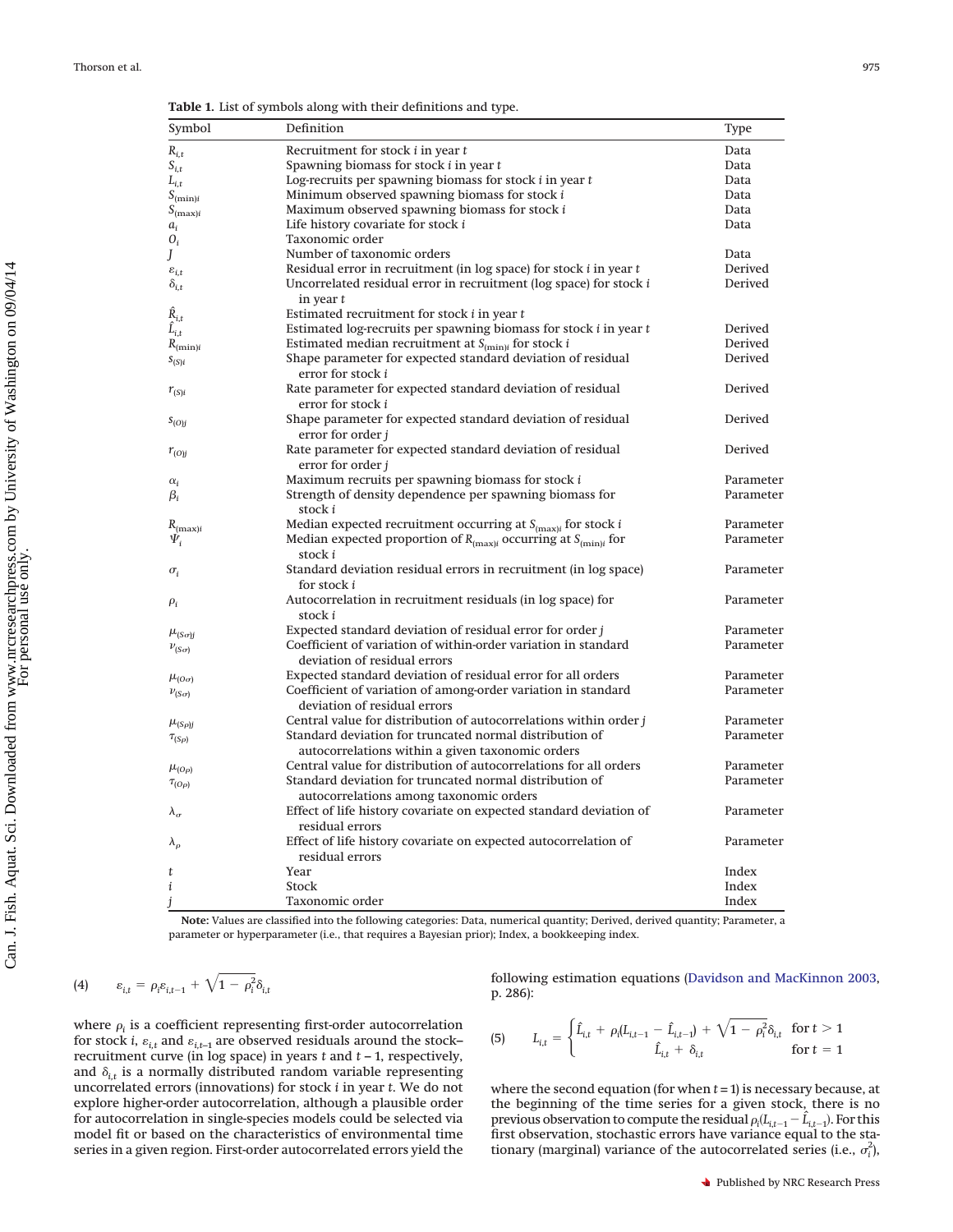while other observations have errors with variance equal to the conditional variance of the autocorrelated series  $(1 - \rho_i^2)\sigma_i^2$ . We therefore defined variability in recruitment as deviations away from the stock–recruitment relationship, without attempting to control for any other processes. Our definition of recruitment residuals includes processes that may be predictable using other time series data, e.g., using multispecies data [\(Minto et al. 2013;](#page-9-28) [Thorson et al. 2013\)](#page-9-29) or environmental variables [\(Stewart and](#page-9-30) [Martell 2013\)](#page-9-30).

## **Objective 1: hierarchical modeling**

The stochastic error  $\delta_{i,t}$  for stock *i* in year *t* is modeled as a random variable:

$$
(6) \qquad \delta_{i,t} \sim \text{Normal}\big(0, \sigma_i^2\big)
$$

where  $\sigma_i^2$  is the variance of stochastic errors in recruitment (in log space) for stock *i*. We specify that the standard deviation of recruitment (in log space) is itself a random variable:

$$
(7) \qquad \sigma_i \sim \text{Gamma}(s_{(S)i}, r_{(S)i})
$$

where  $s_{(S)i}$  and  $r_{(S)i}$  are the shape and rate parameters, respectively, for stock *i* from a gamma distribution. These parameters depend upon the taxonomic order of stock *i*:

(8) 
$$
s_{(S)i} = \sum_{j=1}^{J} I(O_i = j) \frac{1}{\nu_{(S\sigma)}^2}
$$

$$
r_{(S)i} = \sum_{j=1}^{J} I(O_i = j) \frac{1}{\mu_{(S\sigma)j} \nu_{(S\sigma)}^2}
$$

<span id="page-3-0"></span>where  $\mu_{(S \circ j)}$  is the mean residual standard deviation (in log space) for order *j* and  $v_{(S_{\sigma})}$  is the coefficient of variation of among-stock variability in residual standard deviations (we assumed that this coefficient of variation is constant among orders). The mean standard deviation for each taxonomic order is again given a hierarchical prior:

$$
\mu_{(So)j} \sim \text{Gamma}(s_{(0)j}, r_{(0)j})
$$
\n
$$
s_{(0)j} = \frac{1}{\nu_{(0\sigma)}^2}
$$
\n
$$
r_{(0)j} = \frac{1}{\mu_{(0\sigma)}\nu_{(0\sigma)}^2}
$$

<span id="page-3-2"></span>where  $\mu_{(O\sigma)}$  is the mean marginal standard deviation (in log space) for all taxonomic orders.

Similarly, the autocorrelation coefficient  $\rho_i$  for stock *i* is assigned a hyperprior:

<span id="page-3-1"></span>(10) 
$$
\rho_i \sim \text{Truncated Normal} \bigg( \sum_{j=1}^J I(0_i = j) \mu_{(S\rho)j}, \ \tau^2_{(S\rho)},
$$

$$
\text{min.} = -0.99, \ \text{max.} = 0.99 \bigg)
$$

where Truncated Normal is a truncated normal distribution centered at  $\mu_{(S\rho)j}$  for the taxonomic order corresponding to species *i*, with dispersion  $\tau_{(S\rho)}$  (we again assumed that this parameter is constant for all orders) and truncated to have domain from –0.99 to 0.99. We used the truncated normal distribution, rather than the commonly used beta distribution, to prevent individual stocks with high autocorrelation from having undue leverage regarding the expected value for autocorrelation. The center of this truncated normal distribution  $\mu_{(S\rho)j}$  for order  $j$  is itself given a hierarchical prior:

<span id="page-3-3"></span>(11) 
$$
\mu_{(S\rho j)} \sim \text{Truncated Normal}(\mu_{(O\rho)}, \tau^2_{(O\rho)},
$$
  
min. = -0.99, max. = 0.99)

where  $\mu_{(O\rho)}$  is the central value for autocorrelation of all taxonomic orders and  $\tau_{(O\rho)}$  is the dispersion in autocorrelation among orders.

Since we fit the preceding model using a Bayesian approach, we therefore must specify prior distributions for all model parameters. The coefficient of variation of among-stock  $\nu_{(S\sigma)}$  and among-order variability  $v_{(O\sigma)}$ , as well as the standard deviation of among-stock  $\tau_{(S\rho)}$  and among-order variability  $\tau_{(O\rho)}$ , are given uniform priors from 0 to 10 (after confirming that sampling never approaches the lower or upper bounds). Recruitment models require priors on maximum recruits per spawning biomass  $\alpha_i$  and density dependence per unit spawning biomass  $\beta_i$ . For the Ricker model, we use an improper, uniform prior on  $\beta_i$  given the constraint that it was positive, and an improper uniform prior on  $ln(\alpha_i)$ . By contrast, we use a reparameterization of the Beverton–Holt model that improves mixing of the Markov chain Monte Carlo sampling algorithm (discussed in the "Model fitting" subsection). This parameterization involves estimating the median recruitment expected at the maximum observed spawning biomass for species *i*, *R*(max)*<sup>i</sup>* , which was given an improper, uniform prior in log space. This reparameterization also involves estimating a parameter,  $\Psi_i$ , which was used to calculate the median recruitment expected at the minimum observed spawning biomass:

(12) 
$$
R_{(\min)i} = \frac{S_{(\min)i}}{S_{(\max)i}} R_{(\max)i} + \left(1 - \frac{S_{(\min)i}}{S_{(\max)i}}\right) \Psi_i R_{(\max)i}
$$

 $\Psi_i$  is given a uniform prior from 0 to 1, and these bounds ensure that the estimates of  $R_{(\mathrm{min})i}$  and  $R_{(\mathrm{max})i}$  are consistent with those of the Beverton–Holt model.  $\alpha_i$  and  $\beta_i$  are then calculated from  $R_{(max)i}$ and  $\Psi_i$  as follows:

(13) 
$$
\beta_{i} = \frac{R_{(\min)i} S_{(\max)i} - R_{(\max)i} S_{(\min)i}}{S_{(\min)i} S_{(\max)i} (R_{(\max)i} - R_{(\min)i})}
$$

$$
\alpha_{i} = \frac{R_{(\max)i} (1 + \beta_{i} S_{(\max)i})}{S_{(\max)i}}
$$

where the formula for  $\beta_i$  was calculated using Wolfram Alpha [\(http://www.wolframalpha.com/\)](http://www.wolframalpha.com/).

Posterior distributions for model parameters can then be summarized using standard statistics (i.e., mean and standard deviation). We have also reported predictive distributions for stocks within a given order or for a taxonomic order that has not been included in our analysis. The predictive distribution within a given taxonomic order simulates a single sample from a gamma distribution (for marginal standard deviations) or truncated normal distribution (for autocorrelations) for each retained sample from the posterior distribution (i.e., using [eqs. 8](#page-3-0) and [10\)](#page-3-1), and then applies summary statistics to these simulated values. The predictive distribution for an unobserved order additionally samples the parameter representing the center of the predictive distribution for that order (i.e., using [eqs. 9](#page-3-2) and [11\)](#page-3-3), and then simulates the values for stock within that order [\(eqs. 8](#page-3-0) and [10\)](#page-3-1) for each sample from the posterior distribution. Random simulations from a truncated normal distribution are generated using the truncnorm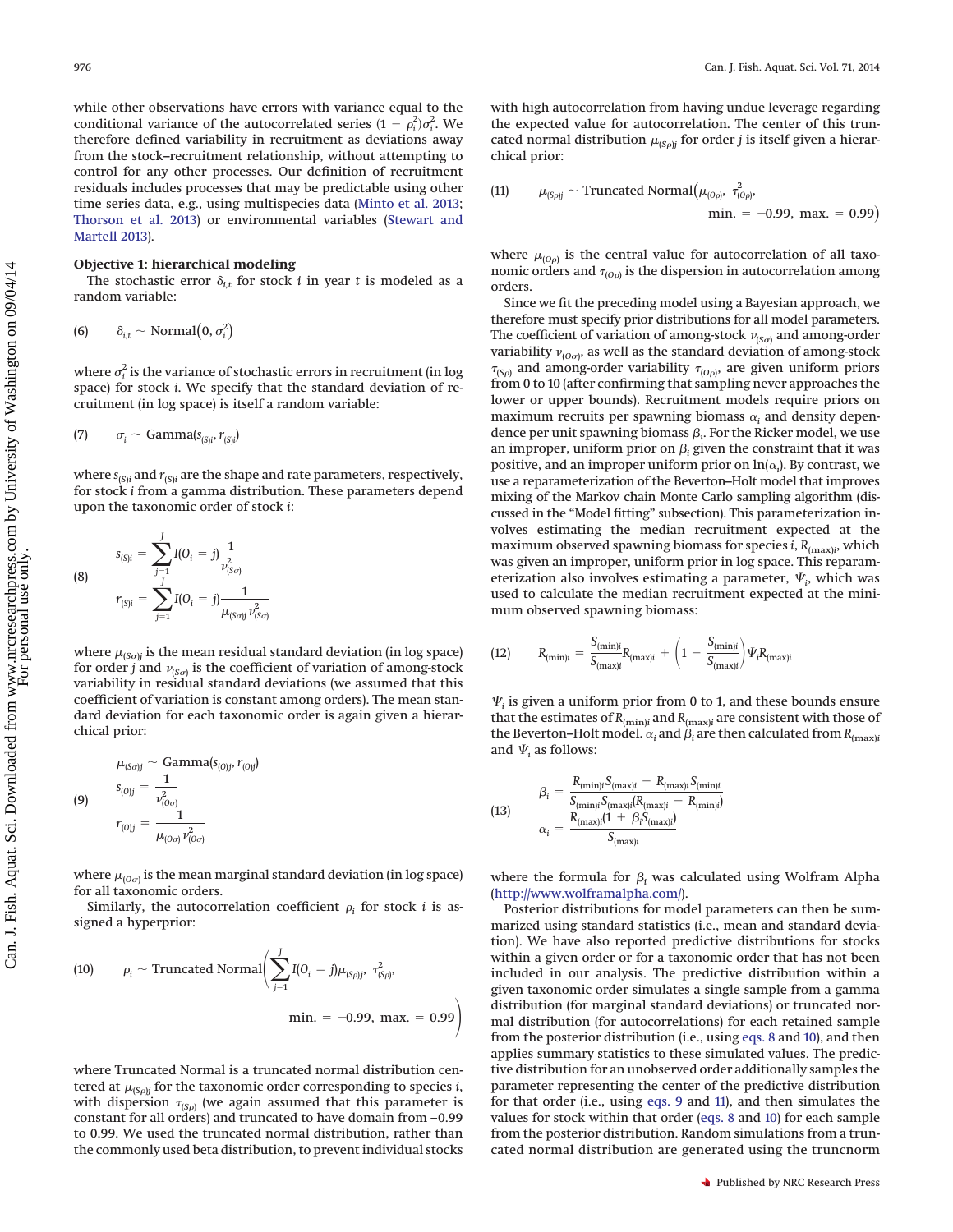package [\(Trautmann et al. 2012\)](#page-10-3) in the R statistical platform [\(R Development Core Team 2012\)](#page-9-31).

#### **Objective 2: recruitment variability, autocorrelation, and age at maturity**

We also explore a previously hypothesized relationship between the magnitude of recruitment variability and species life history. Specifically, [Winemiller and Rose \(1992\)](#page-10-4) developed a life history theory in which "periodic", "equilibrium", and "opportunistic" fish species have different life history strategies for persisting in marine and freshwater environments, and hence have predictable patterns of life history traits. Subsequent developments of this theory have made the following predictions:

- 1. Age at maturity can be used to distinguish opportunistic species from either periodic or equilibrium species, where opportunistic species will have low age at maturity while other species will have higher age at maturity [\(Winemiller 2005\)](#page-10-5).
- 2. Periodic species will have higher autocorrelation in recruitment than opportunistic species [\(Winemiller 2005\)](#page-10-5).
- 3. Periodic species will have higher variability in recruitment than equilibrium or opportunistic species [\(Rose et al. 2001\)](#page-9-11).

To explore these hypotheses, we tested the effect of age at maturity on the expected value for recruitment variability  $\sigma_i$  and the autocorrelation in recruitment residuals  $\rho_i$ . To estimate the hypothesized effect of age at maturity on the standard deviation of recruitment variability  $\sigma_i$ , we replaced [eq. 8](#page-3-0) with

(14) 
$$
s_{(S)i} = \sum_{j=1}^{J} I(0_j = j) \frac{1}{\nu_{(S\sigma)}^2}
$$

$$
r_{(S)i} = \sum_{j=1}^{J} I(0_j = j) \frac{1}{a_i^{\lambda_{\sigma}} \mu_{(S\sigma)} \nu_{(S\sigma)}^2}
$$

where  $\lambda_{(\sigma)}$  represents the relationship between age at maturity and the variation of recruitment residuals and  $a_i$  is the age at maturity for stock *i*. These equations represent a linear relationship between  $ln(\sigma_i)$  and  $ln(a_i)$ , where  $\lambda_{(\sigma)}$  is the slope and the intercept differs among taxonomic orders. It reduces to the previous model when  $\lambda_{(\sigma)} = 0$ , and  $\lambda_{(\sigma)} > 0$  indicates that higher age at maturity is associated with increased residual variance. We also replaced [eq. 10](#page-3-1) with

(15) 
$$
\rho_i \sim \text{Truncated Normal}(\mu_{(S\rho j} + \lambda_{(\rho)} a_i, \tau^2_{(S\rho)}, \text{max.} = 0.99)
$$

where  $\lambda_{(\rho)}$  represents the relationship between age at maturity and the autocorrelation of recruitment residuals. This again reduces to the previous model when  $\lambda_{(\rho)} = 0$ , and  $\lambda_{(\rho)} > 0$  indicates that higher age at maturity is associated with increased autocorrelation in recruitment residuals. We hypothesized a positive relationship between age at maturity and both recruitment variability  $(\lambda_{(\sigma)} > 0)$  and recruitment autocorrelation ( $\lambda_{(\rho)} > 0$ ).

#### **Model fitting**

All models were estimated using Markov chain Monte Carlo sampling, implemented using the STAN version 1.3 software package [\(Stan Development Team 2013\)](#page-9-32) as called in R [\(R Development](#page-9-33) [Core Team 2013\)](#page-9-33) using the rstan package. This software implements Hamiltonian MCMC using the "No U-turn" sampler [\(Hoffman and](#page-9-34) [Gelman 2014\)](#page-9-34). Each MCMC sample used three sampling chains with 2500 burn-in samples followed by 2500 monitored samples. We checked for evidence of nonconvergence using trace plots and ensured that all models had an effective sample size of at least 100.

#### **Results**

#### **Illustrating model fits**

Comparison of results for Beverton–Holt and Ricker models shows very little difference for variance and autocorrelation estimates. We therefore present and interpret the Beverton–Holt results in the main text, while presenting the Ricker results in the Supplementary Materials[.1](#page-4-0)

Model estimates show a large magnitude of autocorrelation for many individual species [\(Fig. 1\)](#page-5-0). For example, the lake trout (*Salvelinus namaycush*) from Lake Opeongo, Ontario, has an autocorrelation estimate of  $0.95$  (SD = 0.03). This autocorrelation is plausible given that log-recruits per spawning biomass is consistently lower than predicted from the Beverton–Holt model for the final 20 years of available data. As a consequence, Beverton–Holt model estimates of recruitment have extremely wide credible intervals (±1 log-recruit per spawner), while these credible intervals are much smaller for a model that includes autocorrelation. By contrast, Atlantic menhaden (*Brevoortia tyrannus*) off the US Atlantic coast has the median estimate of autocorrelation  $(0.40, SD =$ 0.14) for all 154 stocks included in our analysis. This stock has several periods during which recruit estimates are consistently above or below observations (e.g., from years 15 to 22), but has other periods when recruitment residuals are well dispersed around the model estimates. Finally, the chum salmon (*Oncorhynchus keta*) population of northern British Columbia has the lowest autocorrelation of any stock (–0.06, SD = 0.17). In this case, neighboring residuals are slightly more likely to flip from positive to negative, and vice versa, than expected by chance. However, there is relatively little difference between recruitment estimates with and without including autocorrelation.

#### **Hierarchical modeling**

We next inspected the distribution for the standard deviation of recruitment [\(Fig. 2;](#page-6-0) [Table 2\)](#page-7-0). The posterior distribution for the expected marginal standard deviation of recruitment residuals across all taxonomic orders is tightly centered around 0.74 (SD = 0.07). However, this posterior distribution does not account for among-stock variability, and the predictive distribution has the same mean  $(0.74)$  but considerably larger variability  $(SD = 0.35)$ . Scorpaeniformes, Clupeiformes, and Perciformes have high residual standard deviations (>0.77), while Pleuronectiformes and Aulopiformes have relatively low residual standard deviation (<0.67). However, there is significant variability among stocks within a given order (among-stock, within-order  $CV = 0.39$ ), indicating that the majority of variation is explained at the stock level, rather than by taxonomic order.

Similarly, the parameter representing mean autocorrelation among taxonomic orders is significantly positive (0.45, SD = 0.05), and the predictive distribution that contains among-stock variability has a similar mean but is considerably more dispersed  $(0.43, SD = 0.28)$ . Variation among taxonomic orders  $(0.08)$  is again smaller than variation among stocks within a given taxonomic order (0.28), indicating that order explains a small portion of variability among stocks. Predictions of autocorrelation for Salmoniformes (0.37, SD = 0.27) and Gadiformes (0.40, SD = 0.27) are generally lower than for Clupeiformes  $(0.44, SD = 0.27)$  and Perciformes  $(0.47, SD = 0.26)$ .

<span id="page-4-0"></span><sup>1</sup> Supplementary data are available with the article through the journal Web site at [http://nrcresearchpress.com/doi/suppl/10.1139/cjfas-2013-0645.](http://nrcresearchpress.com/doi/suppl/10.1139/cjfas-2013-0645)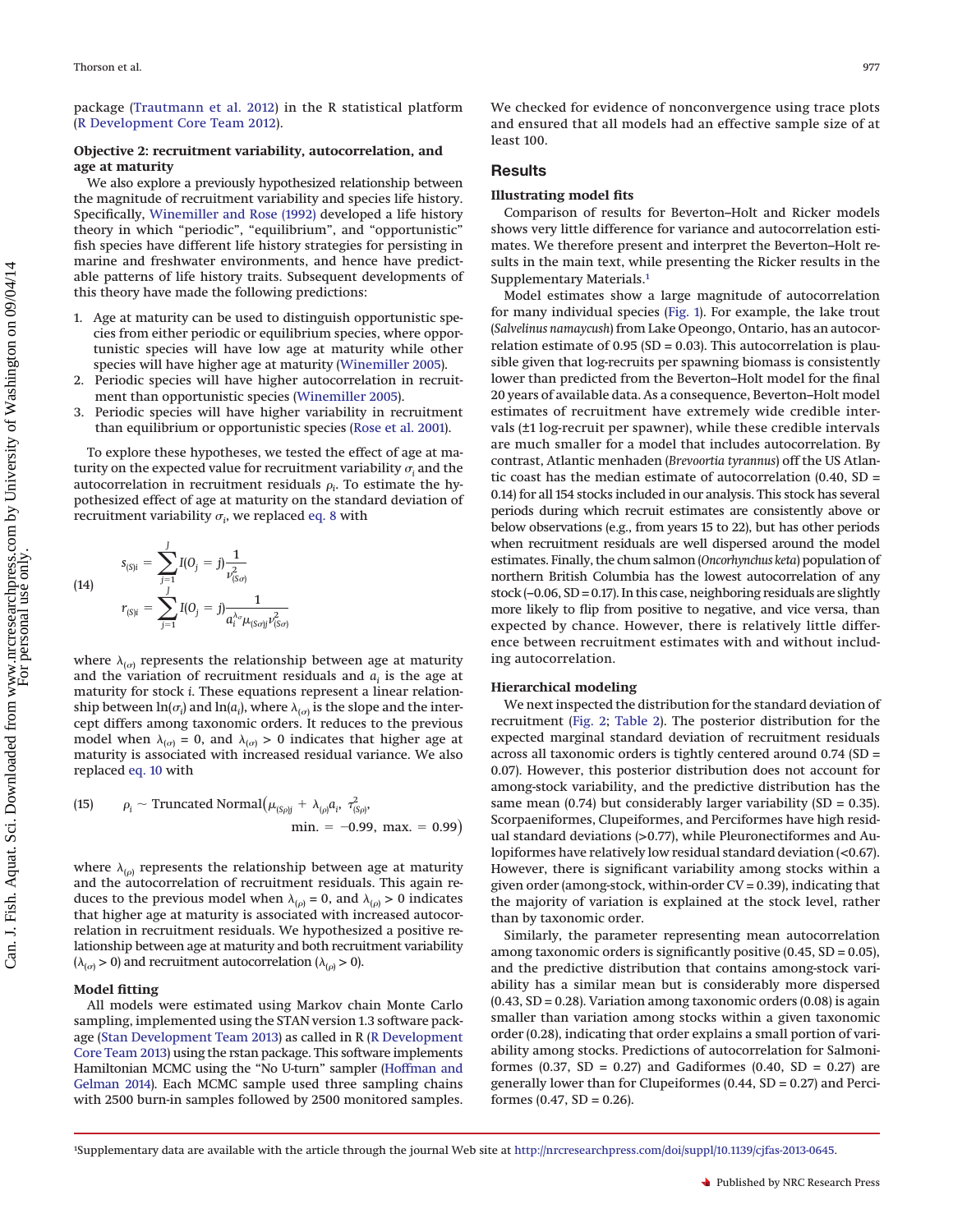<span id="page-5-0"></span>**Fig. 1.** Examples of autocorrelated (red,  $\hat{L}_{i,t} + \rho_i (L_{i,t-1}-\hat{L}_{i,t-1})$ ) and nonautocorrelated (blue,  $\hat{L}_{i,t}$ ) estimates of log-recruits per spawning biomass (*y* axis) for the Beverton–Holt model plotted against spawning biomass (left column) or calendar year (right column), where the black squares are the data, the red and blue circles show the expected recruitment for autocorrelated and nonautocorrelated estimates, and the red and blue lines shows the 80% credible interval for the expected recruitment (the lines do not encompass 80% of points because they do not represent the predictive distribution and hence do not include measurement error). The top row shows results for lake trout (*Salvelinus namaycush*) from Lake Opeongo, Ontario, which had the highest autocorrelation of any stock (0.95, SD = 0.03); the middle row shows results for Atlantic menhaden (*Brevoortia tyrannus*), which had the median observed autocorrelation (0.40, SD = 0.14); the bottom row shows results for northern British Columbia chum salmon (*Oncorhynchus keta*), which had the lowest autocorrelation of any stock (–0.06, SD = 0.17).



### **Recruitment variability, autocorrelation, and age at maturity**

The posterior distribution for the coefficient representing the relationship between age at maturity and the marginal standard deviation of recruitment residuals shows substantial overlap with zero [\(Fig. 3,](#page-8-1) top row), indicating little support for this hypothesized relationship. However, the posterior distribution for the relationship between age at maturity and autocorrelation substantially differs from zero and is positive. We therefore conclude that there is evidence that higher autocorrelation in recruitment variability in marine fishes is associated with increased age at maturity.

# **Discussion**

The current interest regarding changes in fish productivity and its effect on fisheries management recapitulates the old Thompson– Burkenroad debates regarding the cause of decline in population abundance of Pacific halibut in the 1920s [\(Hilborn and](#page-9-35) [Walters 1992;](#page-9-35) [Smith 2007\)](#page-9-36). For example, recruitment in the anadromous alewife population in [Fig. 1](#page-5-0) is so strongly autocorrelated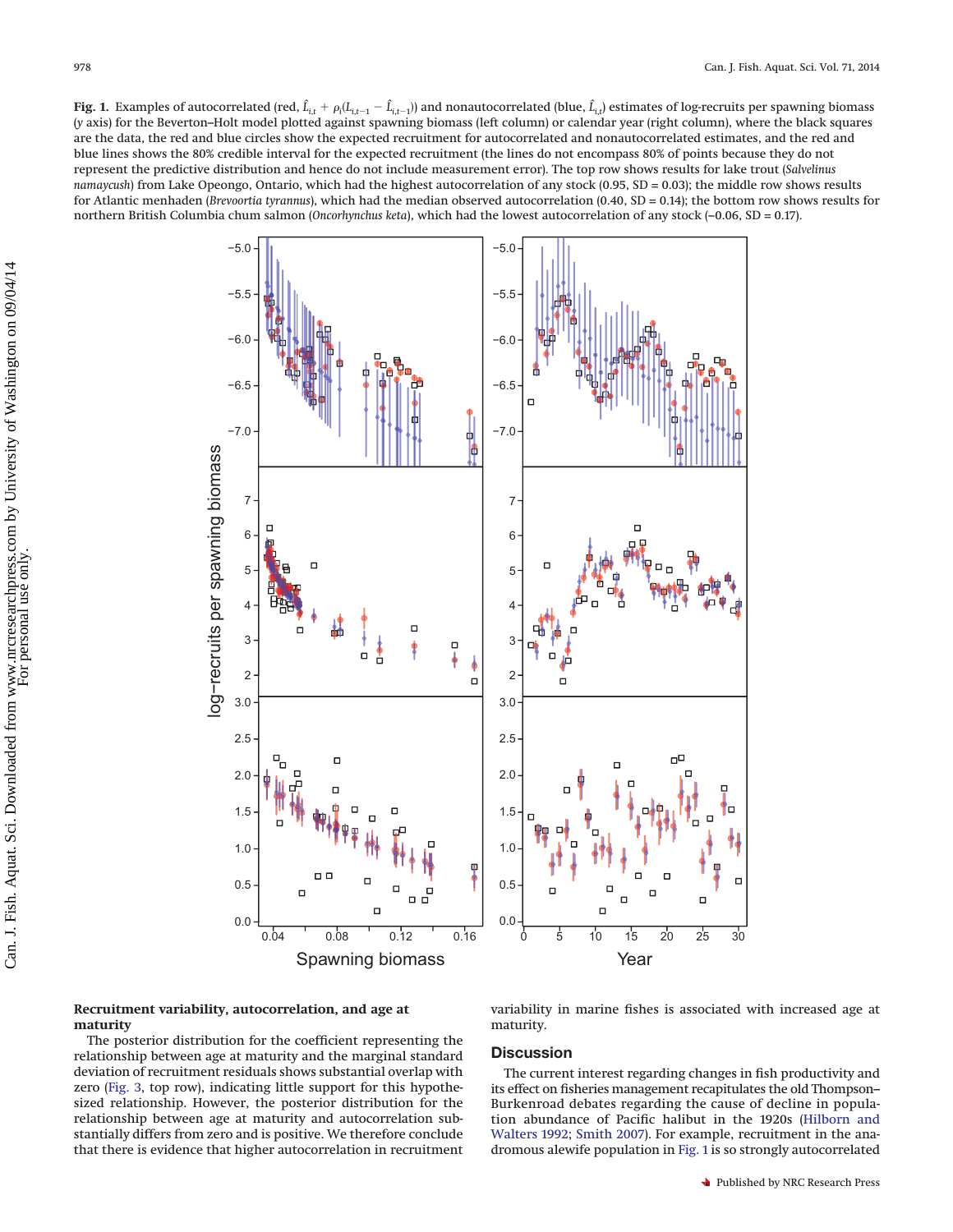<span id="page-6-0"></span>**Fig. 2.** Estimates for the Beverton–Holt model of the posterior mean of the distribution of residual variance (left column) and autocorrelation (right column) among all orders (top row, i.e.,  $\mu_{(Oo)}$  and  $\mu_{(O\rho)}$ ), among stocks within each order (middle row, i.e.,  $\mu_{(So)}$  and  $\mu_{(So)}$ , where each line represents one of seven estimated orders), and for each of 154 stocks in the stock–recruitment database (bottom row, i.e.,  $\sigma_i$  and  $\rho_i$ ).



that it seems likely to be driven by environmental drivers or some other form of model misspecification. However, modern population models can now incorporate environmental effects in stock– recruitment relationships [\(Schirripa et al. 2009;](#page-9-37) [Jensen et al. 2010\)](#page-9-38), so population ecologists are no longer faced with an either–or decision between spawning biomass and environmental hypotheses for recruitment. Instead, population ecologists can now entertain both hypotheses in a single model and allow the data to identify the relative magnitude of both effects, as has recently been done in the 2013 Pacific halibut stock assessment (I. Stewart, personal communication). In other cases where an environmental factor has not been identified and verified to have predictive ability for future recruitment, analysts may choose to explain autocorrelated residuals using an explicit correlation parameter, and hence propagate this uncertainty during model estimation and forecasting.

The present study uses a single-stage meta-analysis model (sensu [Thorson et al. 2014](#page-9-14)*a*) to estimate variability and autocorrelation in recruitment while simultaneously controlling for the stock– recruitment relationship using either the Beverton–Holt or Ricker model. Results can be used as a Bayesian prior on recruitment variability in population dynamics models that do not otherwise have information to estimate the magnitude of recruitment variability. We specifically recommend that researchers match their species to one of the taxonomic orders listed in[Table 2](#page-7-0)*a* or use the "unobserved order" estimates if their order is not listed. We then encourage future users of this analysis to simulate recruitment deviations as follows:

(16) 
$$
\varepsilon_t = \begin{cases} \rho_s \varepsilon_{t-1} + \sqrt{1 - \rho_s^2} \delta_t & \text{for } t > 1 \\ \delta_t & \text{for } t = 1 \end{cases}
$$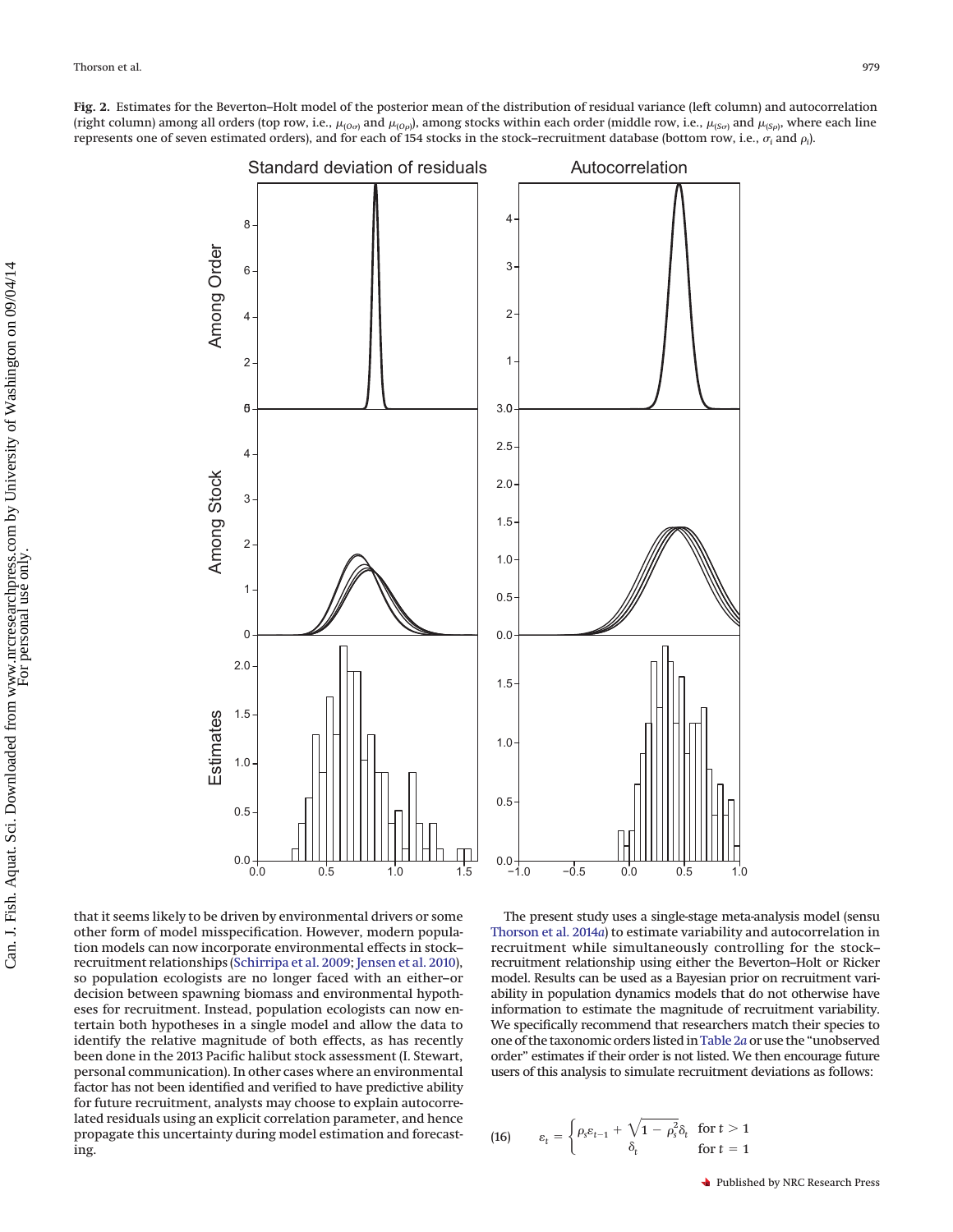<span id="page-7-0"></span>**Table 2.** Summary of results (values are means with standard deviation (SD) in parentheses) for the Beverton–Holt model.

(*a*) Posterior distribution of parameters governing the central tendency of marginal SD and first-order

|                                                   | Central tendency parameters |                 | Predictive distribution |                                                                                                                   |                  |
|---------------------------------------------------|-----------------------------|-----------------|-------------------------|-------------------------------------------------------------------------------------------------------------------|------------------|
| Order                                             | Marginal SD                 | Autocorrelation | Marginal SD             | Autocorrelation                                                                                                   | No. of<br>stocks |
| Aulopiformes                                      | 0.666(0.144)                | 0.492(0.108)    | 0.670(0.298)            | 0.464(0.264)                                                                                                      | $\mathbf{1}$     |
| Clupeiformes                                      | 0.771(0.054)                | 0.456(0.047)    | 0.766(0.305)            | 0.435(0.266)                                                                                                      | 32               |
| Gadiformes                                        | 0.747(0.043)                | 0.420(0.044)    | 0.748(0.293)            | 0.404(0.265)                                                                                                      | 45               |
| Perciformes                                       | 0.778(0.082)                | 0.490(0.074)    | 0.777(0.313)            | 0.466(0.260)                                                                                                      | 12               |
| Pleuronectiformes                                 | 0.639(0.076)                | 0.456(0.065)    | 0.636(0.263)            | 0.437(0.265)                                                                                                      | 16               |
| <b>Salmoniformes</b>                              | 0.710(0.043)                | 0.383(0.050)    | 0.711(0.282)            | 0.371(0.276)                                                                                                      | 41               |
| Scorpaeniformes                                   | 0.778(0.091)                | 0.457(0.074)    | 0.778(0.318)            | 0.439(0.264)                                                                                                      | 7                |
| Unobserved order                                  |                             |                 | 0.737(0.353)            | 0.426(0.275)                                                                                                      |                  |
| Mean for all orders                               | 0.736(0.071)                | 0.451(0.052)    |                         |                                                                                                                   | 154              |
| truncated normal distribution of autocorrelation. |                             |                 |                         | (b) Posterior distribution for parameters governing the coefficient of variation of marginal SD and the SD of the |                  |

|                          | CV parameter for SD of residuals | SD parameter for autocorrelation |
|--------------------------|----------------------------------|----------------------------------|
| Within-order variability | 0.387(0.028)                     | 0.278(0.021)                     |
| Among-order variability  | 0.157(0.129)                     | 0.084(0.063)                     |
|                          |                                  |                                  |

Note: (a) Within-order variation:  $\mu_{(S,\eta)}$ ; among-order variation:  $\mu_{(O\sigma)j}$ . For first-order autocorrelation: within-order variation:  $\mu_{(S\rho)j}$ ; among-order variation:  $\mu_{(O\rho) j}$ .  $\sigma_i$ , marginal standard deviation;  $\rho_i$ , autocorrelation for a stock within each order, or a stock in a different order. We also show the number of stocks for each order, and the sum of stocks across all orders. (*b*) Within-order variation:  $v_{(Soj)}$ among-order variation:  $\nu_{(O\sigma)}$ . The standard deviation for the truncated normal distribution of autocorrelation: within-order variation:  $\tau_{(S\rho)}$ ; among-order variation:  $\tau_{(O\rho)}$ .

where

<span id="page-7-1"></span>(17) 
$$
\delta_t \sim \text{Normal}\left(\frac{-\sigma_s^2}{2}, \sigma_s^2\right)
$$

and where [eq. 17](#page-7-1) uses bias correction in the mean, whose magnitude matches the marginal variance of the autocorrelated recruitment.  $\rho_s$  and  $\sigma_s$  are either randomly generated samples from the predictive distribution described in [Table 2](#page-7-0)*a* or the mean of the predictive distribution for each (i.e., for a Gadiformes fish population: (*i*) simulate  $\sigma_s$  from a normal distribution with a mean of 0.738 and SD of 0.288 (discarding any negative values); (*ii*) simulate  $\rho_{\rm s}$  from a normal distribution with a mean of 0.401 and SD of 0.262 (discarding any values ≥0.99 or  $\leq$  –0.99)). Users can alternatively simulate values using the posterior distribution (or its mean) for the actual model parameters (listed in [Tables 2](#page-7-0)*a*–2*b*). We also present results for both Ricker and Beverton–Holt stock–recruitment models to facilitate future comparison. We do not present predictions conditional on a given age at maturity, although researchers could compute these predictions using the posterior distributions for parameters presented here. We do not recommend using priors that are calculated using the age at maturity for any single species until this association has been corroborated using other analytic methods.

The recruitment priors developed in this study could be used to estimate recruitment variability in age-structured, data-poor methods such as simple stock synthesis [\(Cope 2013\)](#page-9-39), where information regarding the recruitment variability is either absent or weak. Models that incorporate both process and measurement stochasticity will often perform better in reconstructing abundance trends than models that only include one or the other [\(Schnute 1991;](#page-9-40) [Holmes 2001;](#page-9-41) [Punt 2003;](#page-9-42) [Ono et al. 2012\)](#page-9-43), so including recruitment variability will likely be a step forward for these data-poor models. Given that recruitment is the primary form of stochasticity included in many data-rich assessments, recruitment-variability priors will help to "bridge the gap" between data-rich and data-poor assessment methods. Priors can also be combined with mixedeffect estimation methods for data-rich assessments [\(Thorson](#page-9-44) [et al. 2014](#page-9-44)*b*), and may in fact be necessary when simultaneously estimating multiple types of process error [\(Mäntyniemi et al.](#page-9-45) [2013\)](#page-9-45). Finally, autocorrelation in recruitment will have important implications for projecting stock recovery during rebuilding plans used for fisheries management, and may help to explain the failure of some species to recover on the expected timeline in certain cases [\(Neubauer et al. 2013\)](#page-9-17).

#### **Model assumptions**

Our hierarchical model for recruitment variability makes two important assumptions. First, it treats taxonomic orders, and stocks within each taxonomic order, as "exchangeable" units [\(Gelman et al. 2003\)](#page-9-46) from a shared process representing "recruitment variability" for fish in general. This is functionally equivalent to assuming that we have no prior information to distinguish a priori between the variance and autocorrelation in recruitment for each taxon and population. This assumption allows us to specify that residual variance and autocorrelation are shrunk towards a shared mean. Shrinkage allows for improved precision for any estimate [\(Efron and Morris 1977\)](#page-9-47), but may cause estimates to be biased towards other stocks that are included in the meta-analysis. Future research could explore the sensitivity of model estimates to violations of this assumption and to the sample sizes used in this analysis.

We also assume that sequential population analysis estimates of abundance are an accurate proxy for spawning potential. This assumption is critical, because errors in a variable that is assumed to be "fixed" (i.e., the independent variable in a regression) will lead to biased parameter estimates [\(Draper and Smith 1998\)](#page-9-48). Similarly, we do not account for the "time series bias" that arises, because spawning biomass is related to previous recruitment rather than being fixed experimentally [\(Walters 1985;](#page-10-6) [Caputi](#page-9-49) [1988;](#page-9-49) [Myers and Barrowman 1995\)](#page-9-50). Finally, we note that maximum likelihood estimates of autoregression coefficients have a known asymptotic bias [\(Shaman and Stine 1988\)](#page-9-51), but the bias of our hierarchical Bayesian estimator remains a topic of future research. In the present case, autocorrelated errors in spawning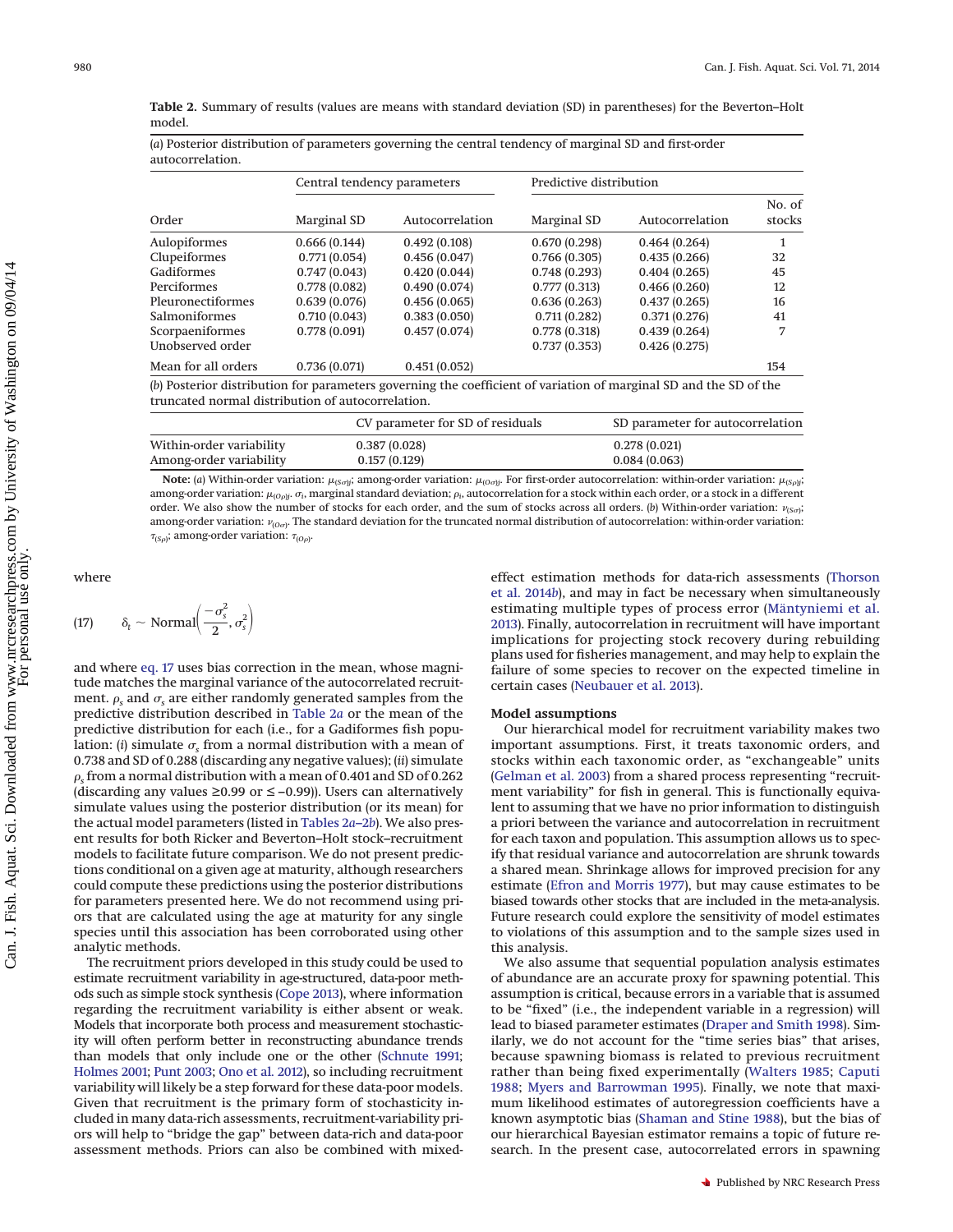<span id="page-8-1"></span>**Fig. 3.** The relationship for the Beverton–Holt model between age at maturity and either the marginal standard deviation of recruitment (top row,  $\sigma_i$ ) or autocorrelation in residuals (bottom row,  $\rho_i$ ). The left column shows each stock with the posterior mean (circles) and 80% credible interval (vertical lines) for its standard deviation or autocorrelation, with the estimated relationship also shown for each taxonomic order (black lines). The right column shows the posterior distribution of the estimated coefficient representing the relationship between age at maturity and either the marginal standard deviation ( $\lambda_o$ ) or autocorrelation ( $\lambda_o$ ), with the dashed vertical line showing an effect of zero (i.e., age at maturity having no effect). The relationship with autocorrelation is curved because we are plotting the mean of the truncated normal distribution for each value of age at maturity rather than its predicted mode.



biomass may result in autocorrelated residuals for recruitment. Previous analysis of spawner–recruitment data have generally had similar difficulty in dealing with the hypothesis of measurement errors (e.g., [Brodziak et al. 2001\)](#page-9-52). One exception, however, is [Myers and Cadigan \(1993\),](#page-9-5) who used multiple surveys for spawning biomass to simultaneously estimate variability in recruitment and errors in abundance indices. Their study found little evidence of autocorrelation (and, if anything, a negative sign) using data primarily from gadids and pleuronectids. By contrast, [Rose et al.](#page-9-11) [\(2001\)](#page-9-11) found evidence of autocorrelated recruitment using the same stock–recruitment repository as the one used here, and their recommendation that future studies reanalyze the repository to generate statistically rigorous estimates of the effect inspired the current study.

As always, we hope that these meta-analytic results will be corroborated using alternative scales, data types, and taxa. In particular, future studies may use stock assessment modelling software to replicate this analysis using observation-level data at a regional scale [\(Thorson et al. 2014](#page-9-53)*c*). By fitting directly to stock assessment data — hence avoiding the treatment of biomass estimates as exogenously fixed and known without error — this approach could help to resolve the discrepancy between our results and those of [Myers and Cadigan \(1993\).](#page-9-5) However, regional-scale analyses of recruitment are likely to be influenced by shared trends in recruitment for sympatric species [\(Mueter et al. 2002;](#page-9-54) [Thorson](#page-9-29) [et al. 2013\)](#page-9-29), such that these regional meta-analyses will also have at least one problematic assumption. In the meantime, we see great utility in using our results as a Bayesian prior in data-rich and data-poor models, as well as guidance for the design of future simulation experiments and management strategy evaluations.

#### **Acknowledgements**

We continue to be grateful for the dedication and foresight demonstrated by R. Myers when developing this stock–recruitment respository and the many scientists whose work is represented therein. We also thank C. Minto for his hard work in maintaining the original Myers repository and S. Munch for helpful comments on an earlier draft. We thank L. Brooks, C. Legault, an anonymous reviewer, and the associate editor for helpful comments that improved the quality of analysis and writing. O.P.J. was supported by the New Jersey Sea Grant Consortium (NJSGC) with funds from the NOAA Office of Sea Grant, US Department of Commerce, under NOAA grant No. NA10OAR4170075 and the NJSGC. The statements, findings, conclusions, and recommendations are those of the author(s) and do not necessarily reflect the views of the NJSGC or the US Department of Commerce, NJSG-14-858.

#### <span id="page-8-0"></span>**References**

Bailey, K.M., Ciannelli, L., Bond, N.A., Belgrano, A., and Stenseth, N.C. 2005. Recruitment of walleye pollock in a physically and biologically complex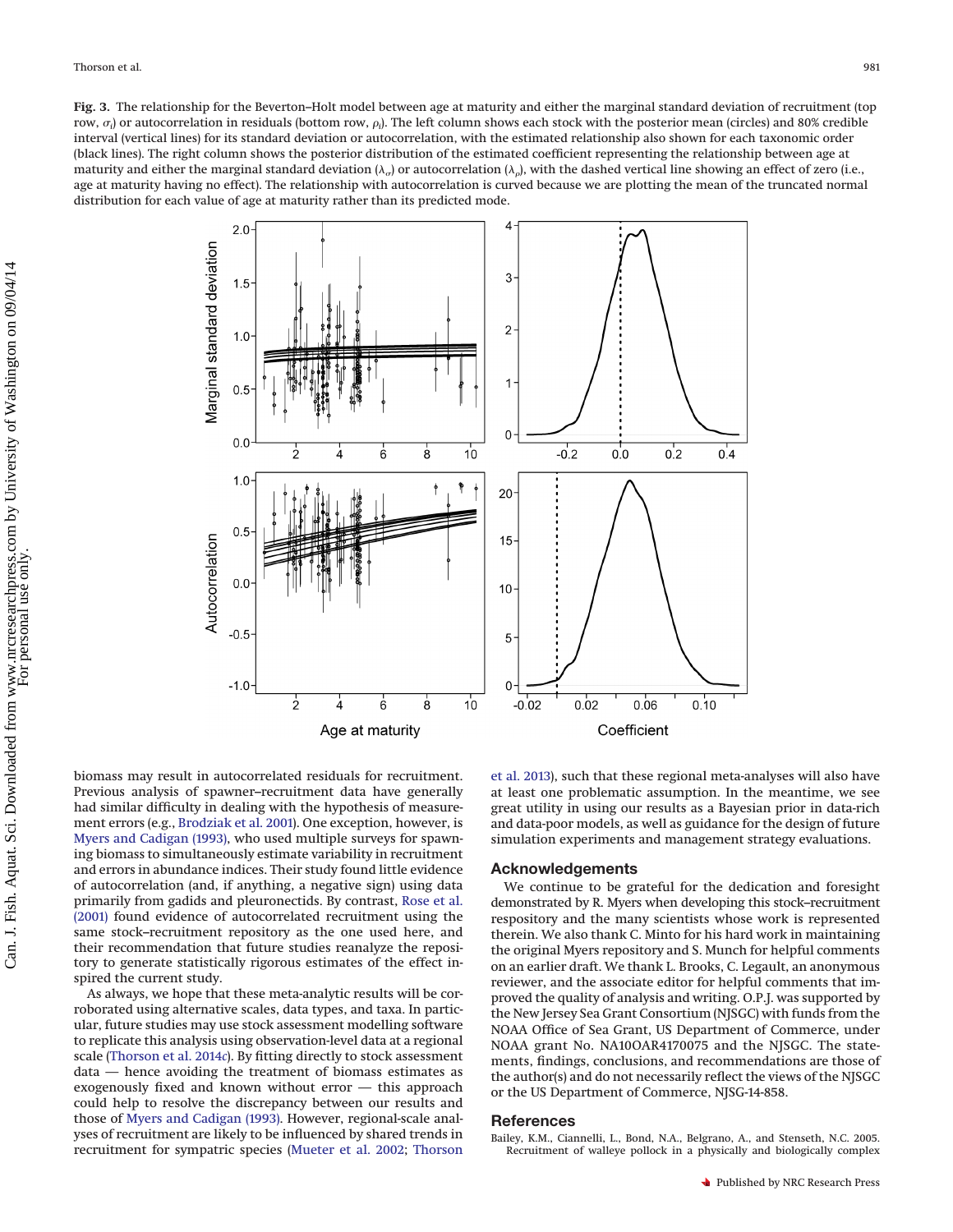ecosystem: a new perspective. Prog. Oceanogr. **67**: 24–42. doi[:10.1016/j.pocean.](http://dx.doi.org/10.1016/j.pocean.2005.06.001) [2005.06.001.](http://dx.doi.org/10.1016/j.pocean.2005.06.001)

- <span id="page-9-52"></span>Brodziak, J.K.T., Overholtz, W.J., and Rago, P.J. 2001. Does spawning stock affect recruitment of New England groundfish? Can. J. Fish. Aquat. Sci. **58**(2): 306– 318. doi[:10.1139/f00-243.](http://dx.doi.org/10.1139/f00-243)
- <span id="page-9-4"></span>Brooks, E.N., Powers, J.E., and Cortés, E. 2010. Analytical reference points for age-structured models: application to data-poor fisheries. ICES J. Mar. Sci. **67**: 413–424.
- <span id="page-9-21"></span>Brunel, T. 2010. Age-structure-dependent recruitment: a meta-analysis applied to Northeast Atlantic fish stocks. ICES J. Mar. Sci. **67**: 1921–1930. doi[:10.1093/](http://dx.doi.org/10.1093/icesjms/fsq032) [icesjms/fsq032.](http://dx.doi.org/10.1093/icesjms/fsq032)
- <span id="page-9-49"></span>Caputi, N. 1988. Factors affecting the time series bias in stock-recruitment relationships and the interaction between time series and measurement error bias. Can. J. Fish. Aquat. Sci. **45**(1): 178–184. doi[:10.1139/f88-019.](http://dx.doi.org/10.1139/f88-019)
- <span id="page-9-39"></span>Cope, J.M. 2013. Implementing a statistical catch-at-age model (Stock Synthesis) as a tool for deriving overfishing limits in data-limited situations. Fish. Res. **142**: 3–14. doi[:10.1016/j.fishres.2012.03.006.](http://dx.doi.org/10.1016/j.fishres.2012.03.006)
- <span id="page-9-2"></span>Cushing, D.H. 1990. Plankton production and year-class strength in fish populations: an update of the match/mismatch hypothesis. Adv. Mar. Biol. **26**: 249– 293. doi[:10.1016/S0065-2881\(08\)60202-3.](http://dx.doi.org/10.1016/S0065-2881(08)60202-3)
- <span id="page-9-27"></span>Davidson, R., and MacKinnon, J.G. 2003. Econometric theory and methods. Oxford University Press, New York.
- <span id="page-9-22"></span>Deriso, R.B., Maunder, M.N., and Skalski, J.R. 2007. Variance estimation in integrated assessment models and its importance for hypothesis testing. Can. J. Fish. Aquat. Sci. **64**(2): 187–197. doi[:10.1139/f06-178.](http://dx.doi.org/10.1139/f06-178)
- <span id="page-9-48"></span>Draper, N.R., and Smith, H. 1998. Applied regression analysis. 3rd ed. Wiley-Interscience.
- <span id="page-9-47"></span>Efron, B., and Morris, C.N. 1977. Stein's paradox in statistics [online]. W.H. Freeman. Available from https://www.cs.nyu.edu/-[roweis/csc2515-2006/readings/](http://www.cs.nyu.edu/~roweis/csc2515-2006/readings/stein_sciam.pdf) [stein\\_sciam.pdf](http://www.cs.nyu.edu/~roweis/csc2515-2006/readings/stein_sciam.pdf) [accessed 18 November 2013].
- <span id="page-9-20"></span>Fiksen, Ø., and Slotte, A. 2002. Stock environment recruitment models for Norwegian spring spawning herring (*Clupea harengus*). Can. J. Fish. Aquat. Sci. **59**(2): 211–217. doi[:10.1139/f02-002.](http://dx.doi.org/10.1139/f02-002)
- <span id="page-9-26"></span>Gelman, A., and Hill, J. 2007. Data analysis using regression and multilevel/ hierarchical models. Cambridge University Press, Cambridge, UK.
- <span id="page-9-46"></span>Gelman, A., Carlin, J.B., Stern, H.S., and Rubin, D.B. 2003. Bayesian data analysis. 2nd ed. Chapman & Hall, Boca Raton, Fla.
- <span id="page-9-13"></span>Hilborn, R., and Liermann, M. 1998. Standing on the shoulders of giants: learning from experience in fisheries. Rev. Fish Biol. Fish. **8**: 273–283. doi[:10.1023/](http://dx.doi.org/10.1023/A%3A1008877912528) [A:1008877912528.](http://dx.doi.org/10.1023/A%3A1008877912528)
- <span id="page-9-35"></span>Hilborn, R., and Walters, C.J. 1992. Quantitative fisheries stock assessment choice, dynamics and uncertainty. 1st ed. Springer, Norwell, Mass.
- <span id="page-9-0"></span>Hjort, J. 1926. Fluctuations in the year classes of important food fishes. ICES J. Mar. Sci. **1**: 5–38. doi[:10.1093/icesjms/1.1.5.](http://dx.doi.org/10.1093/icesjms/1.1.5)
- <span id="page-9-34"></span>Hoffman, M.D., and Gelman, A. The no-U-turn sampler: adaptively setting path lengths in Hamiltonian Monte Carlo. J. Mar. Learn. Res. [In press.]
- <span id="page-9-41"></span>Holmes, E.E. 2001. Estimating risks in declining populations with poor data. Proc. Natl. Acad. Sci. **98**: 5072–5077. doi[:10.1073/pnas.081055898.](http://dx.doi.org/10.1073/pnas.081055898) PMID: [11309483.](http://www.ncbi.nlm.nih.gov/pubmed/11309483)
- <span id="page-9-16"></span>Hutchings, J.A. 2000. Collapse and recovery of marine fishes. Nature, **406**: 882– 885. doi[:10.1038/35022565.](http://dx.doi.org/10.1038/35022565) PMID[:10972288.](http://www.ncbi.nlm.nih.gov/pubmed/10972288)
- <span id="page-9-38"></span>Jensen, O.P., Ortega-Garcia, S., Martell, S.J., Ahrens, R.N., Domeier, M.L., Walters, C.J., and Kitchell, J.F. 2010. Local management of a "highly migratory species": the effects of long-line closures and recreational catch-and-release for Baja California striped marlin fisheries. Progr. Oceanogr. **86**: 176–186. doi[:10.1016/j.pocean.2010.04.020.](http://dx.doi.org/10.1016/j.pocean.2010.04.020)
- <span id="page-9-25"></span>Keith, D.M., and Hutchings, J.A. 2012. Population dynamics of marine fishes at low abundance. Can. J. Fish. Aquat. Sci. **69**(7): 1150–1163. doi[:10.1139/f2012-](http://dx.doi.org/10.1139/f2012-055) [055.](http://dx.doi.org/10.1139/f2012-055)
- <span id="page-9-45"></span>Mäntyniemi, S., Uusitalo, L., Peltonen, H., Haapasaari, P., and Kuikka, S. 2013. Integrated, age-structured, length-based stock assessment model with uncertain process variances, structural uncertainty, and environmental covariates: case of Central Baltic herring. Can. J. Fish. Aquat. Sci. **70**(9): 1317–1326. doi[:10.1139/cjfas-2012-0315.](http://dx.doi.org/10.1139/cjfas-2012-0315)
- <span id="page-9-10"></span>Mertz, G., and Myers, R.A. 1994. Match/mismatch predictions of spawning duration versus recruitment variability. Fish. Oceanogr. **3**: 236–245. doi[:10.1111/j.](http://dx.doi.org/10.1111/j.1365-2419.1994.tb00101.x) [1365-2419.1994.tb00101.x.](http://dx.doi.org/10.1111/j.1365-2419.1994.tb00101.x)
- <span id="page-9-7"></span>Mertz, G., and Myers, R.A. 1996. Influence of fecundity on recruitment variability of marine fish. Can. J. Fish. Aquat. Sci. **53**(7): 1618–1625. doi[:10.1139/f96-089.](http://dx.doi.org/10.1139/f96-089)
- <span id="page-9-28"></span>Minto, C., Mills Flemming, J., Britten, G.L., and Worm, B. 2013. Productivity dynamics of Atlantic cod. Can. J. Fish. Aquat. Sci. **71**(2): 203–216. doi[:10.1139/](http://dx.doi.org/10.1139/cjfas-2013-0161) [cjfas-2013-0161.](http://dx.doi.org/10.1139/cjfas-2013-0161)
- <span id="page-9-1"></span>Morgan, M.J., Perez-Rodriguez, A., Saborido-Rey, F., and Marshall, C.T. 2011. Does increased information about reproductive potential result in better predic-tion of recruitment? Can. J. Fish. Aquat. Sci. **68**(8): 1361–1368. doi[:10.1139/f2011-](http://dx.doi.org/10.1139/f2011-049) [049.](http://dx.doi.org/10.1139/f2011-049)
- <span id="page-9-54"></span>Mueter, F.J., Ware, D.M., and Peterman, R.M. 2002. Spatial correlation patterns in coastal environmental variables and survival rates of salmon in the northeast Pacific Ocean. Fish. Oceanogr. **11**: 205–218. doi[:10.1046/j.1365-2419.2002.](http://dx.doi.org/10.1046/j.1365-2419.2002.00192.x) [00192.x.](http://dx.doi.org/10.1046/j.1365-2419.2002.00192.x)
- <span id="page-9-19"></span>Myers, R.A. 1998. When do environment–recruitment correlations work? Rev. Fish Biol. Fish. **8**: 285–305. doi[:10.1023/A:1008828730759.](http://dx.doi.org/10.1023/A%3A1008828730759)
- <span id="page-9-50"></span>Myers, R.A., and Barrowman, N.J. 1995. Time series bias in the estimation of

density-dependent mortality in stock–recruitment models. Can. J. Fish. Aquat. Sci. **52**(1): 223–232. doi[:10.1139/f95-022.](http://dx.doi.org/10.1139/f95-022)

- <span id="page-9-5"></span>Myers, R.A., and Cadigan, N.G. 1993. Density-dependent juvenile mortality in marine demersal fish. Can. J. Fish. Aquat. Sci. **50**(8): 1576–1590. doi[:10.1139/](http://dx.doi.org/10.1139/f93-179) [f93-179.](http://dx.doi.org/10.1139/f93-179)
- <span id="page-9-8"></span>Myers, R.A., Bridson, J., and Barrowman, N.J. 1995. Summary of worldwide spawner and recruitment data [online]. Fisheries and Oceans Canada, Northwest Atlantic Fisheries Centre. Available from [http://publications.gc.ca/site/](http://publications.gc.ca/site/eng/420850/publication.html) [eng/420850/publication.html](http://publications.gc.ca/site/eng/420850/publication.html) [accessed 18 November 2013].
- <span id="page-9-6"></span>Myers, R.A., Bowen, K.G., and Barrowman, N.J. 1999. Maximum reproductive rate of fish at low population sizes. Can. J. Fish. Aquat. Sci. **56**(12): 2404–2419. doi[:10.1139/f99-201.](http://dx.doi.org/10.1139/f99-201)
- <span id="page-9-17"></span>Neubauer, P., Jensen, O.P., Hutchings, J.A., and Baum, J.K. 2013. Resilience and recovery of overexploited marine populations. Science, **340**: 347–349. doi[:10.](http://dx.doi.org/10.1126/science.1230441) [1126/science.1230441.](http://dx.doi.org/10.1126/science.1230441)
- <span id="page-9-43"></span>Ono, K., Punt, A.E., and Rivot, E. 2012. Model performance analysis for Bayesian biomass dynamics models using bias, precision and reliability metrics. Fish. Res. **125-126**: 173–183. doi[:10.1016/j.fishres.2012.02.022.](http://dx.doi.org/10.1016/j.fishres.2012.02.022)
- <span id="page-9-23"></span>Osenberg, C.W., Sarnelle, O., Cooper, S.D., and Holt, R.D. 1999. Resolving ecological questions through meta-analysis: goals, metrics, and models. Ecology, **80**: 1105–1117. doi[:10.1890/0012-9658\(1999\)080\[1105:REQTMA\]2.0.CO;2.](http://dx.doi.org/10.1890/0012-9658(1999)080%5B1105%3AREQTMA%5D2.0.CO;2)
- <span id="page-9-42"></span>Punt, A.E. 2003. Extending production models to include process error in the population dynamics. Can. J. Fish. Aquat. Sci. **60()**: 1217–1228. doi[:10.1139/f03-](http://dx.doi.org/10.1139/f03-105) [105,](http://dx.doi.org/10.1139/f03-105) [10.1139/f03-105.](http://dx.doi.org/10.1139/f03-105)
- <span id="page-9-31"></span>R Development Core Team. 2012. R: a language and environment for statistical computing [online]. Vienna, Austria. Available from [http://www.R](http://www.R-project.org/)[project.org/.](http://www.R-project.org/)
- <span id="page-9-33"></span>R Development Core Team. 2013. R: a language and environment for statistical computing [online]. R Foundation for Statistical Computing, Vienna, Austria. Available from [http://www.R-project.org/.](http://www.R-project.org/)
- <span id="page-9-24"></span>Ricard, D., Minto, C., Jensen, O.P., and Baum, J.K. 2012. Examining the knowledge base and status of commercially exploited marine species with the RAM Legacy Stock Assessment Database. Fish Fish. **13**: 380–398. doi[:10.1111/j.1467-](http://dx.doi.org/10.1111/j.1467-2979.2011.00435.x) [2979.2011.00435.x.](http://dx.doi.org/10.1111/j.1467-2979.2011.00435.x)
- <span id="page-9-9"></span>Rickman, S.J., Dulvy, N.K., Jennings, S., and Reynolds, J.D. 2000. Recruitment variation related to fecundity in marine fishes. Can. J. Fish. Aquat. Sci. **57**(1): 116–124. doi[:10.1139/f99-205.](http://dx.doi.org/10.1139/f99-205)
- <span id="page-9-11"></span>Rose, K.A., Cowan, J.H., Winemiller, K.O., Myers, R.A., and Hilborn, R. 2001. Compensatory density dependence in fish populations: importance, controversy, understanding and prognosis. Fish Fish. **2**: 293–327. doi[:10.1046/j.1467-](http://dx.doi.org/10.1046/j.1467-2960.2001.00056.x) [2960.2001.00056.x.](http://dx.doi.org/10.1046/j.1467-2960.2001.00056.x)
- <span id="page-9-12"></span>Sainsbury, K.J., Punt, A.E., and Smith, A.D. 2000. Design of operational management strategies for achieving fishery ecosystem objectives. ICES J. Mar. Sci. **57**: 731–741. doi[:10.1006/jmsc.2000.0737.](http://dx.doi.org/10.1006/jmsc.2000.0737)
- <span id="page-9-18"></span>Schirripa, M.J., and Colbert, J.J. 2006. Interannual changes in sablefish (*Anoplopoma fimbria*) recruitment in relation to oceanographic conditions within the California Current System. Fish. Oceanogr. **15**: 25–36. doi[:10.1111/j.1365-2419.2005.](http://dx.doi.org/10.1111/j.1365-2419.2005.00352.x) [00352.x.](http://dx.doi.org/10.1111/j.1365-2419.2005.00352.x)
- <span id="page-9-37"></span>Schirripa, M.J., Goodyear, C.P., and Methot, R.M. 2009. Testing different methods of incorporating climate data into the assessment of US West Coast sablefish. ICES J. Mar. Sci. **66**: 1605–1613. doi[:10.1093/icesjms/fsp043.](http://dx.doi.org/10.1093/icesjms/fsp043)
- <span id="page-9-40"></span>Schnute, J.T. 1991. The importance of noise in fish population models. Fish. Res. **11**: 197–223. doi[:10.1016/0165-7836\(91\)90002-W.](http://dx.doi.org/10.1016/0165-7836(91)90002-W)
- <span id="page-9-51"></span>Shaman, P., and Stine, R.A. 1988. The bias of autoregressive coefficient estimators. J. Am. Stat. Assoc. **83**: 842–848. doi[:10.2307/2289315.](http://dx.doi.org/10.2307/2289315)
- <span id="page-9-36"></span>Smith, T.D. 2007. Scaling fisheries: the science of measuring the effects of fishing, 1855–1955. 1st edition. Cambridge University Press, Cambridge, UK.
- <span id="page-9-32"></span>Stan Development Team. 2013. Stan: a C++ library for probability and sampling, Version 1.3 [online]. Available from [http://mc-stan.org/.](http://mc-stan.org/)
- <span id="page-9-30"></span>Stewart, I.J., and Martell, S. 2013. Assessment of the Pacific halibut stock at the end of 2013 [online]. *In* International Pacific Halibut Commission Eightyninth Annual Meeting. Available from [http://www.iphc.int/publications/](http://www.iphc.int/publications/bluebooks/IPHC_bluebook_2013.pdf%23page=32) [bluebooks/IPHC\\_bluebook\\_2013.pdf#page=32](http://www.iphc.int/publications/bluebooks/IPHC_bluebook_2013.pdf%23page=32) [accessed 5 July 2013].
- <span id="page-9-3"></span>Stewart, I.J., Leaman, B., Martell, S., and Webster, R.A. 2012. Assessment of the Pacific halibut stock at the end of 2012 [online]. *In* International Pacific Halibut Commission Eighty-ninth Annual Meeting. Available from [http://](http://www.iphc.int/publications/bluebooks/IPHC_bluebook_2013.pdf%23page=32) [www.iphc.int/publications/bluebooks/IPHC\\_bluebook\\_2013.pdf#page=32](http://www.iphc.int/publications/bluebooks/IPHC_bluebook_2013.pdf%23page=32) [accessed 5 July 2013].
- <span id="page-9-15"></span>Szuwalski, C., and Punt, A.E. 2013. Regime shifts and recruitment dynamics of snow crab, *Chionoecetes opilio*, in the eastern Bering Sea. Fish. Oceanogr. **22**: 345–354. doi[:10.1111/fog.12026.](http://dx.doi.org/10.1111/fog.12026)
- <span id="page-9-29"></span>Thorson, J., Stewart, I.J., Taylor, I., and Punt, A.E. 2013. Using a recruitmentlinked multispecies stock assessment model to estimate common trends in recruitment for US West Coast groundfishes. Mar. Ecol. Progr. Seri. **483**: 245–256. doi[:10.3354/meps10295.](http://dx.doi.org/10.3354/meps10295)
- <span id="page-9-14"></span>Thorson, J.T., Cope, J., Kleisner, K., Shelton, A., Samhouri, J., and Ward, E. 2014*a*. Giants' shoulders 15 years later: Lessons, challenges, and guidelines in fisheries meta-analysis. Fish Fish. [In press.] doi[:10.1111/faf.12061.](http://dx.doi.org/10.1111/faf.12061)
- <span id="page-9-44"></span>Thorson, J.T., Hicks, A.C., and Methot, R. 2014*b*. Random effect estimation of time-varying factors in Stock Synthesis. ICES J. Mar Sci. [In press.] doi[:10.1093/](http://dx.doi.org/10.1093/icesjms/fst211) icesims/fst211.
- <span id="page-9-53"></span>Thorson, J.T., Taylor, I.G., Stewart, I., and Punt, A.E. 2014*c*. Rigorous meta-